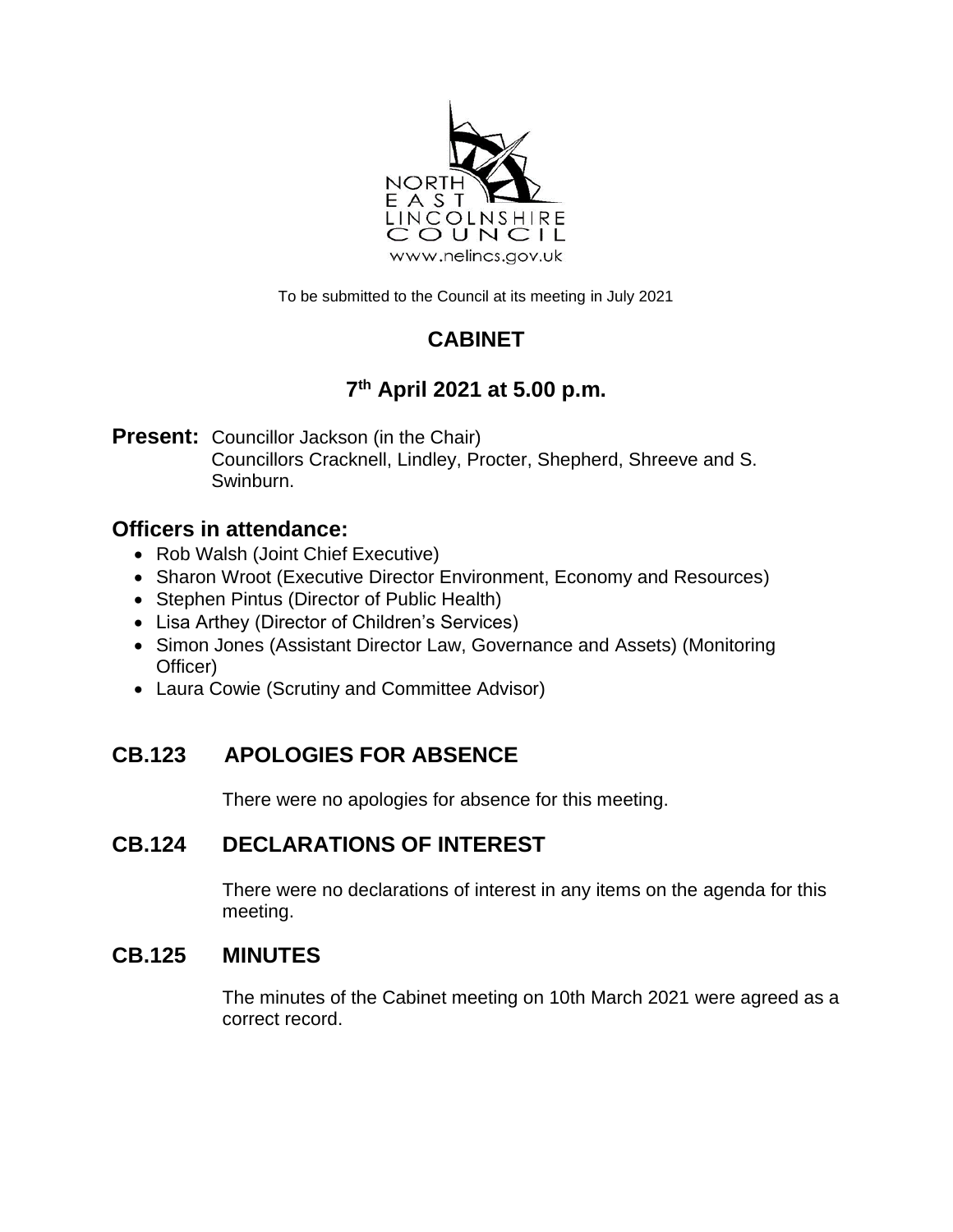## **CB.126 HERITAGE ASSETS 'AT RISK'- SCARTHO CEMETERY LODGE AND WAITING ROOMS (INCLUDING TOILETS)**

Cabinet considered a report from the Deputy Leader and Portfolio Holder for Finance, Resources and Assets seeking approval to use capital funding on investment works to remove the last of the Council owned heritage property assets from the 'At Risk' Register.

RESOLVED –

- 1. That the release of capital funding to the value of £673,000 to enable investment works at the Scartho Cemetery Lodge, Waiting Rooms and Toilets, be approved.
- 2. That authority be delegated to the Executive Director for Environment, Economy and Resources, in consultation with the Portfolio Holder for Finance, Resources and Assets, to ensure that all necessary actions are carried out in relation to completing resolution 1 above.

### **CB.127 GREEN HOMES GRANT FUNDING BID PHASE 2**

Cabinet considered a report from the Leader of the Council seeking approval to accept £850,000 of grant funding from Midlands Energy Hub which will be prioritised and used to improve energy efficiency in approximately 63 homes, for those residents, who currently live in fuel poverty or experience lower household incomes.

#### RESOLVED –

- 1. That authority be delegated to the Executive Director for Environment, Economy and Resources, in consultation with the Leader of the Council, to accept the grant funding on behalf of the Council.
- 2. That authority be delegated to the Executive Director for Environment, Economy and Resources, in consultation with the Leader of the Council, to deal with all matters arising from and ancillary to the above including negotiation with the funder, implementation and award of resultant contracts and works.
- 3. That authority be delegated to the Assistant Director Law, Governance and Assets to execute all documentation arising.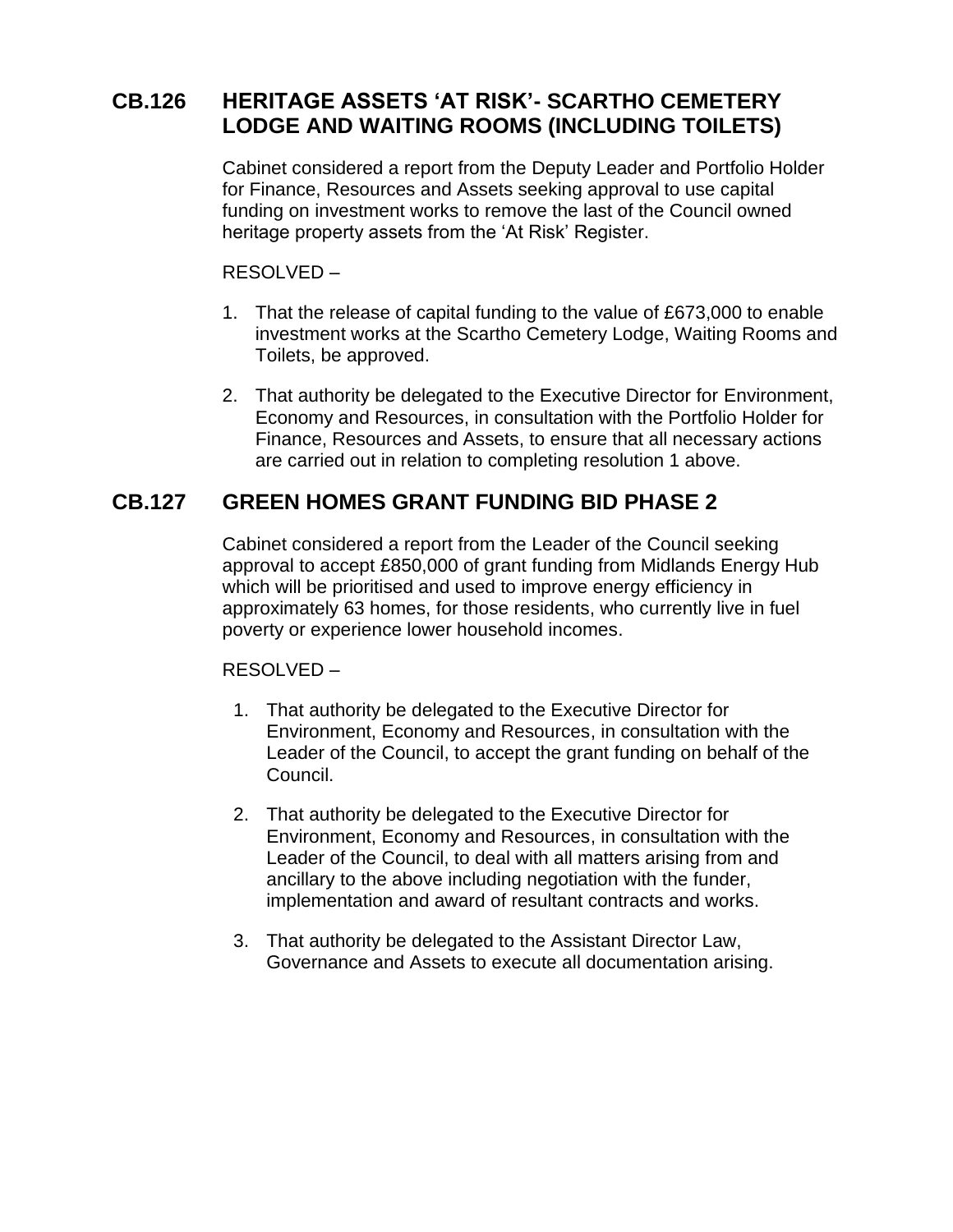### **CB.128 SECTION 31 LOCAL AUTHORITY GRANTS FOR ADDITIONAL DRUG TREATMENT, CRIME AND HARM REDUCTION ACTIVITY IN 2021/22 – UNIVERSAL FUNDING COMPONENT**

Cabinet considered a report from the Portfolio Holder for Health, Wellbeing and Adult Social Care regarding the allocation of funding awarded by Public Health England to be invested in drug treatment services.

#### RESOLVED –

- 1. That authority be delegated to the Director of Public Health, in consultation with the Portfolio Holder for Heath, Well Being and Adult Social Care, to accept the funding from Public Health England on behalf of the Council.
- 2. That authority be delegated to the Director of Public Health, in consultation with the Portfolio Holder for Heath, Well Being and Adult Social Care, to increase the number of treatment places for prison leavers and offenders diverted into tough and effective community sentences.
- 3. That authority be delegated to the Assistant Director Law, Governance and Assets to complete and execute all requisite legal documentation in relation to the matters outlined above.

### **CB.129 URGENT BUSINESS - HOME OFFICE SAFER STREETS FUND APPLICATION**

Cabinet considered an item of urgent business from the Portfolio Holder for Safer and Stronger Communities seeking approval to submit a funding bid for £431,000 to the Home Office as part of the Safer Street Funding 2 initiative.

This item was considered under the Special Urgency requirements as set out in the Council's Constitution, and with the agreement of the Chair of the Communities Scrutiny Panel. This matter was considered urgent due to the tight time constraints and in order to support our communities by reducing neighbourhood crime.

#### RESOLVED –

- 1. That the submission of the North East Lincolnshire Safer Streets 2 funding application and (if awarded) the receipt of £431,000 funding, be approved.
- 2. That authority be delegated to the Director of Children's Services, in consultation with the Portfolio Holder for Safer and Stronger Communities, to implement such funding in compliance with the